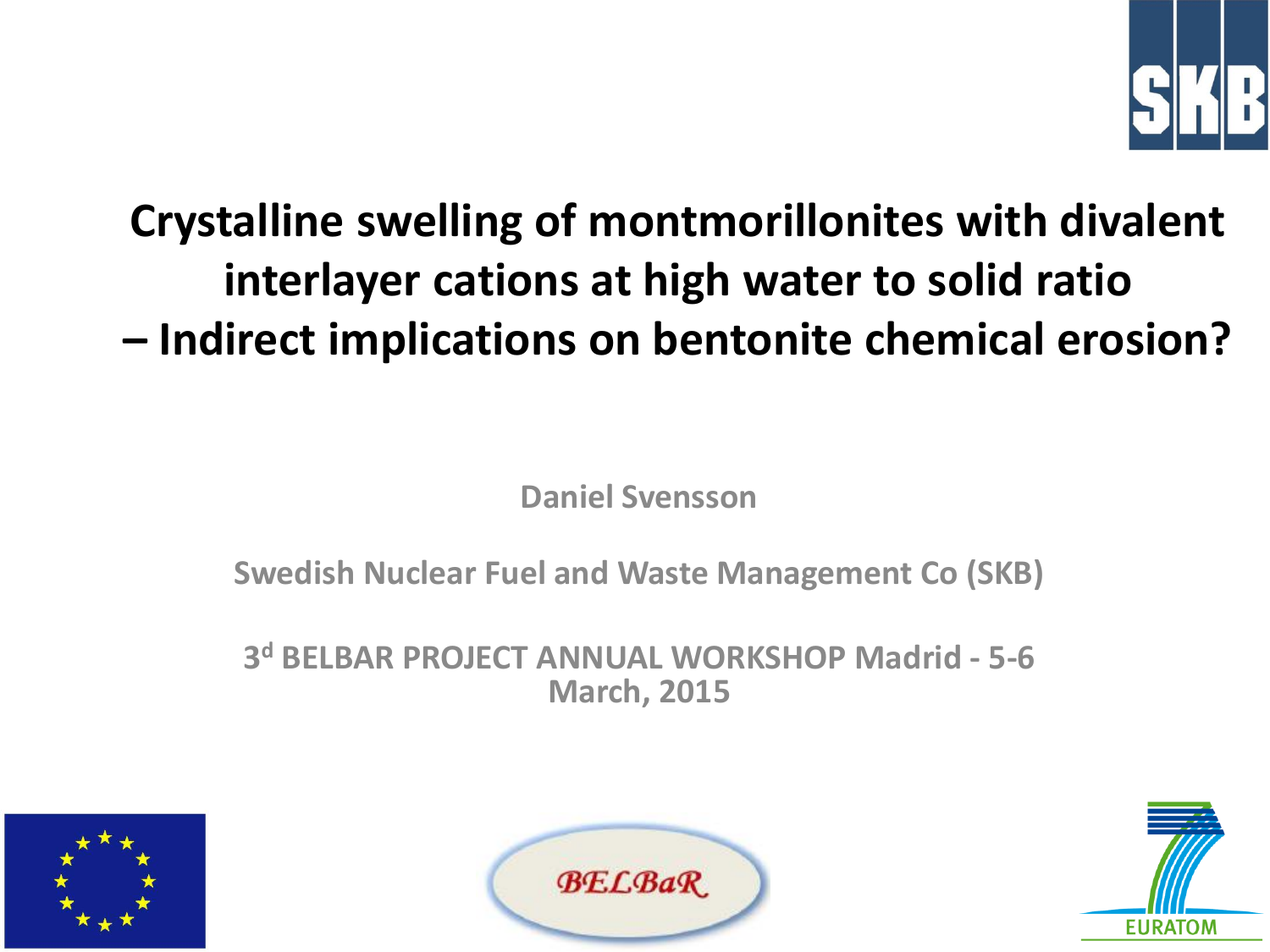#### BACKGROUND



This study have focused on the swelling properties of three montmorillonites with divalent interlayer cations with free access to water (Wyoming, Milos and Kutch).

The swelling was studied using synchrotron XRD and SAXS.

The purpose was to investigate the effects from temperature, type of interlayer cation, salt concentration and type of montmorillonite on the basal spacing.

Some interesting observations were made that indirectly seem to link to important properties such as swelling pressure and osmotic swelling (chemical erosion)

> The studies are documented in a number of publications and in a very recent PhD-thesis.





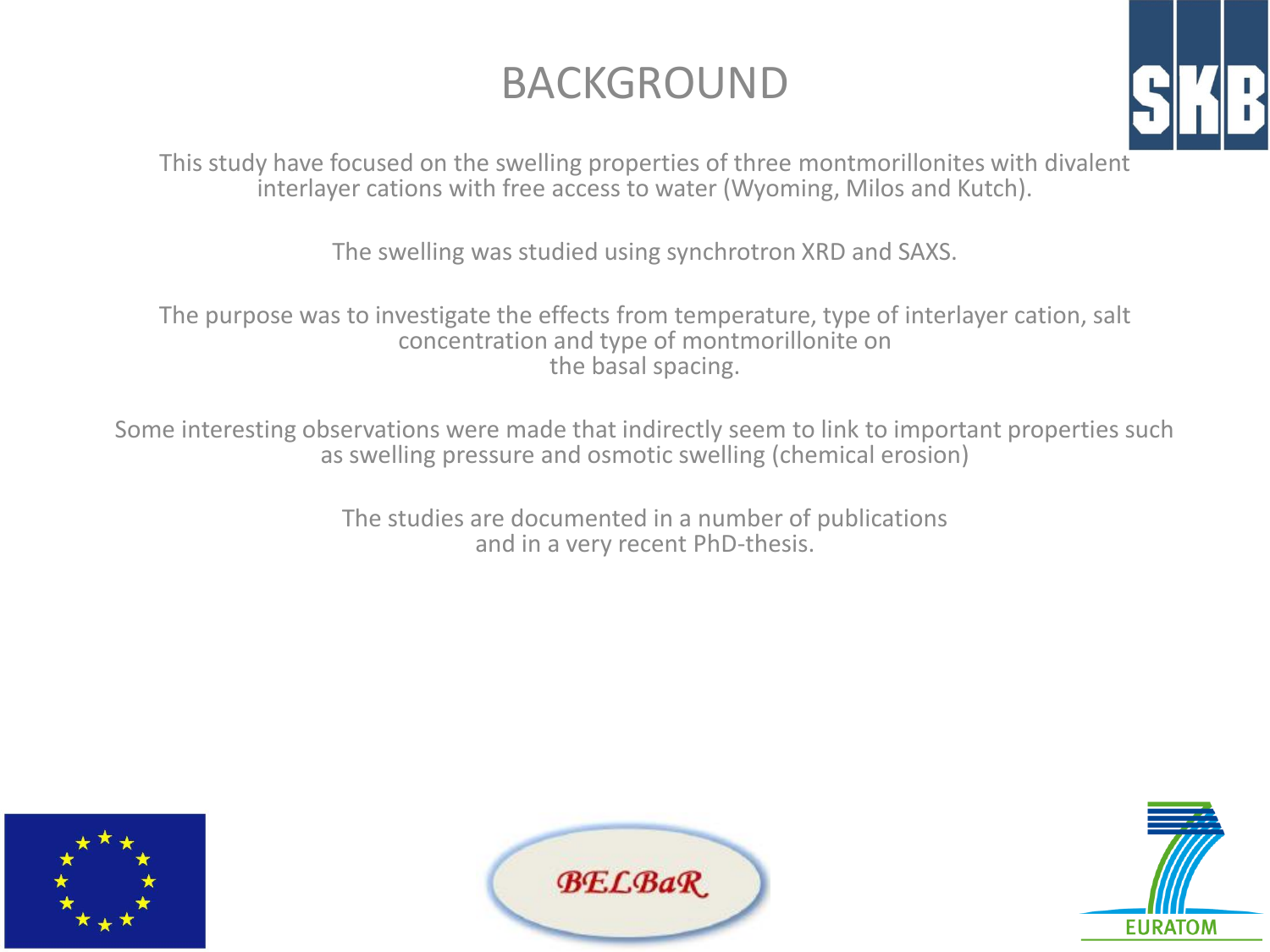



**Figure 14.** X-ray diffractograms of wet clays (left) and swelling tests (right). (a) Wyoming Na-montmorillonite in water showing osmotic swelling (WX). In the glass cylinder is a natural sodium-dominated bentonite (Asha 505) from the Kutch area, India. (b) Wyoming Ca-montmorillonite in water. In the glass cylinder is a natural calcium-dominated bentonite from Rokle, Czech Republic.

There are mainly two regions of swelling for smectites: (i) crystalline swelling with one to four layers of water and (ii) osmotic swelling caused by delamination of the tactoids into smaller tactoids or even into single platelets. The crystalline swelling is of relevance to the bentonite buffer saturation and the osmotic swelling is of relevance to chemical erosion.

Different forces are relevant for crystalline swelling and osmotic swelling, but in both cases (i) type of smectite, (ii) type of interlayer cation and (iii) salt content is relevant.





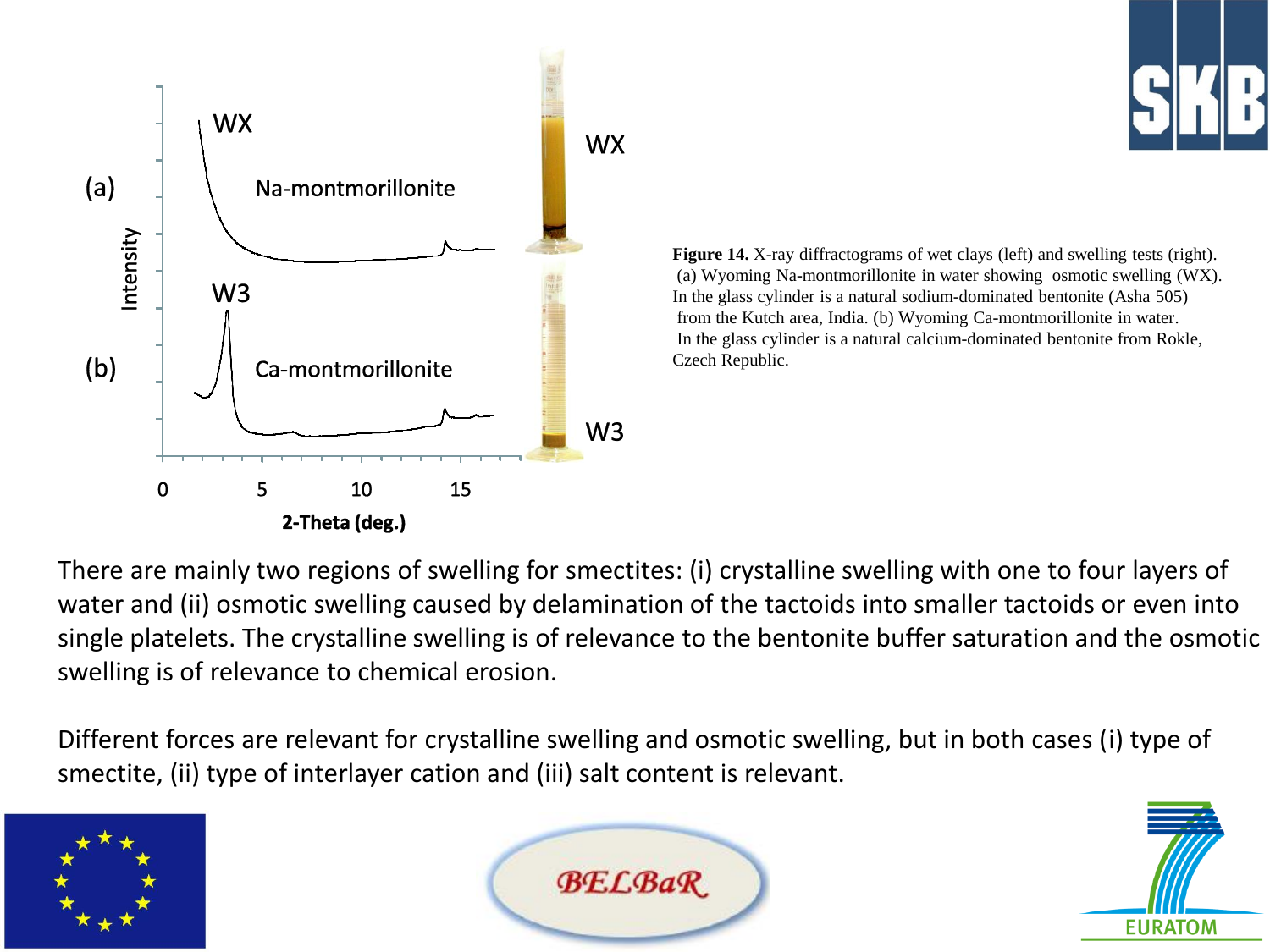## TEMPERATURE

**BELBaR** 



Upon cooling, Ca-Wyoming montmorillonite was found to expand from 19 Å to 21 Å prior to ice formation. After ice formation the clay mineral was dehydrated to 16 Å.

No earlier documentation of this expansion has been found.

Interestingly only parts of the montmorillonite showed this expansion behaviour, indicating potentially that two types of montmorillonite could be present in MX-80.

**Figure 15**. Freezing and thawing of Wyoming Ca-montmorillonite (from MX-80; 30 wt% in water).

- (a) X-ray diffractograms of freezing and thawing, with a close-up of the 002 reflection region. Ice reflections are at higher angles and are not seen in this experiment.
- (b) (b) Integrated intensity of W4 and W3 002 reflections as a function of time (**Svensson and Hansen, 2014**).



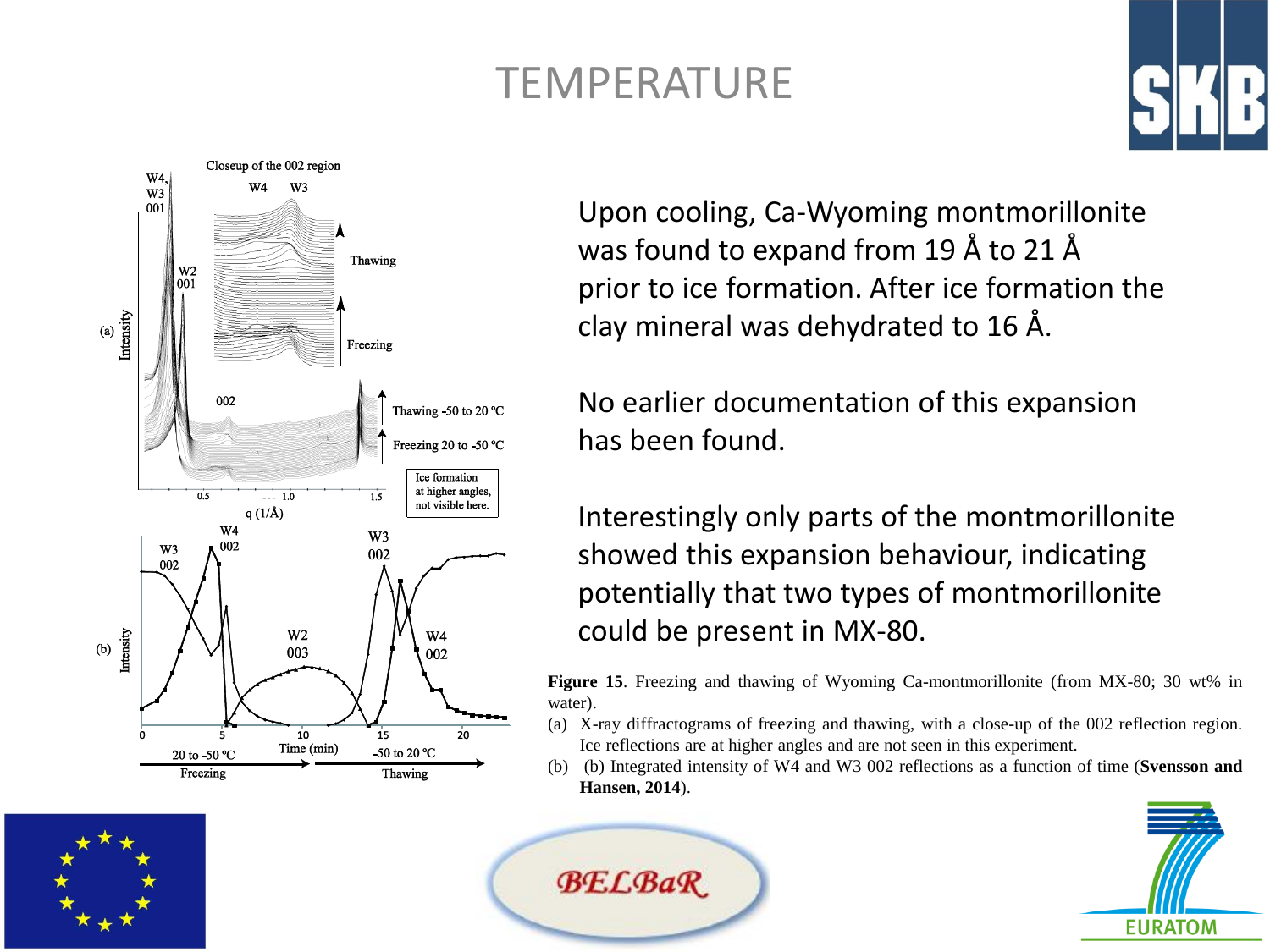#### TEMPERATURE



**Figure 18**. Ca-montmorillonite (30 wt% in water) basal spacing as a function of temperature given as  $d(001)$  (dots) and  $d(002)$  (triangles). Three consecutive series: (a)  $20 \rightarrow 60$  °C, (b) 20  $\rightarrow$  90 °C and (c) 90  $\rightarrow$  20 °C (**Svensson and Hansen, 2013a**).

Expansion upon cooling indicate contraction upon heating, and this was also observed. Hence, the clay mineral released minor water at the elevated temperature even though it had unlimited access to free water. Upon cooling the clay mineral expanded again.

In contrast, osmotic swelling has been observed to increase at higher temperatures (Hansen et al. 2012) as increased osmotic swelling increase the entropy, while increased crystalline swelling decrease the entropy.





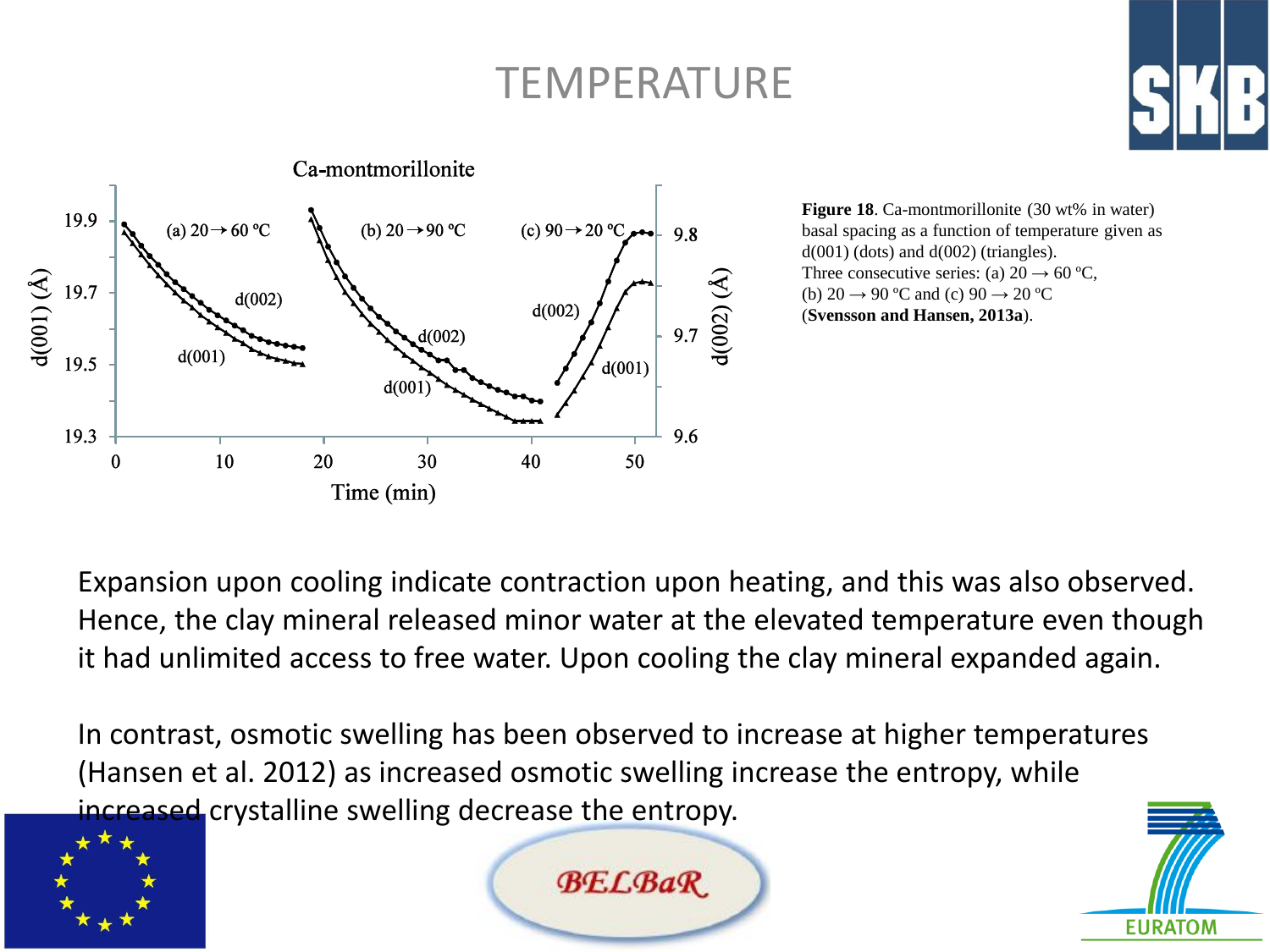## SALT + TEMPERATURE



**Figure 16**. Freezing of Ca-montmorillonite (30 wt%) in 3M CaCl<sub>2</sub> from +20 to -130 °C resolved in time.

With the addition of salt the freezing point drops.

This allows the smectite to be cooled even further before the freezing process occur.

Adding salt to a smectite-water mixture dehydrate the smectite.

Freezing a smectite to -50 C also dehydrate the smectite.

However if you cool a smectite in salt solution from RT  $\rightarrow$  -50 C it will hydrate and expand.

In this extreme case from ~16 Å to ~18 Å.

 $\frac{1}{2}$ cutively recorded diffractograms and (b) basal spacing and ice intensity as a function of time (temperature).  $\lambda = 0.955 \text{ Å}$  (**Svensson and Hansen**, 2013a). **EURATOM**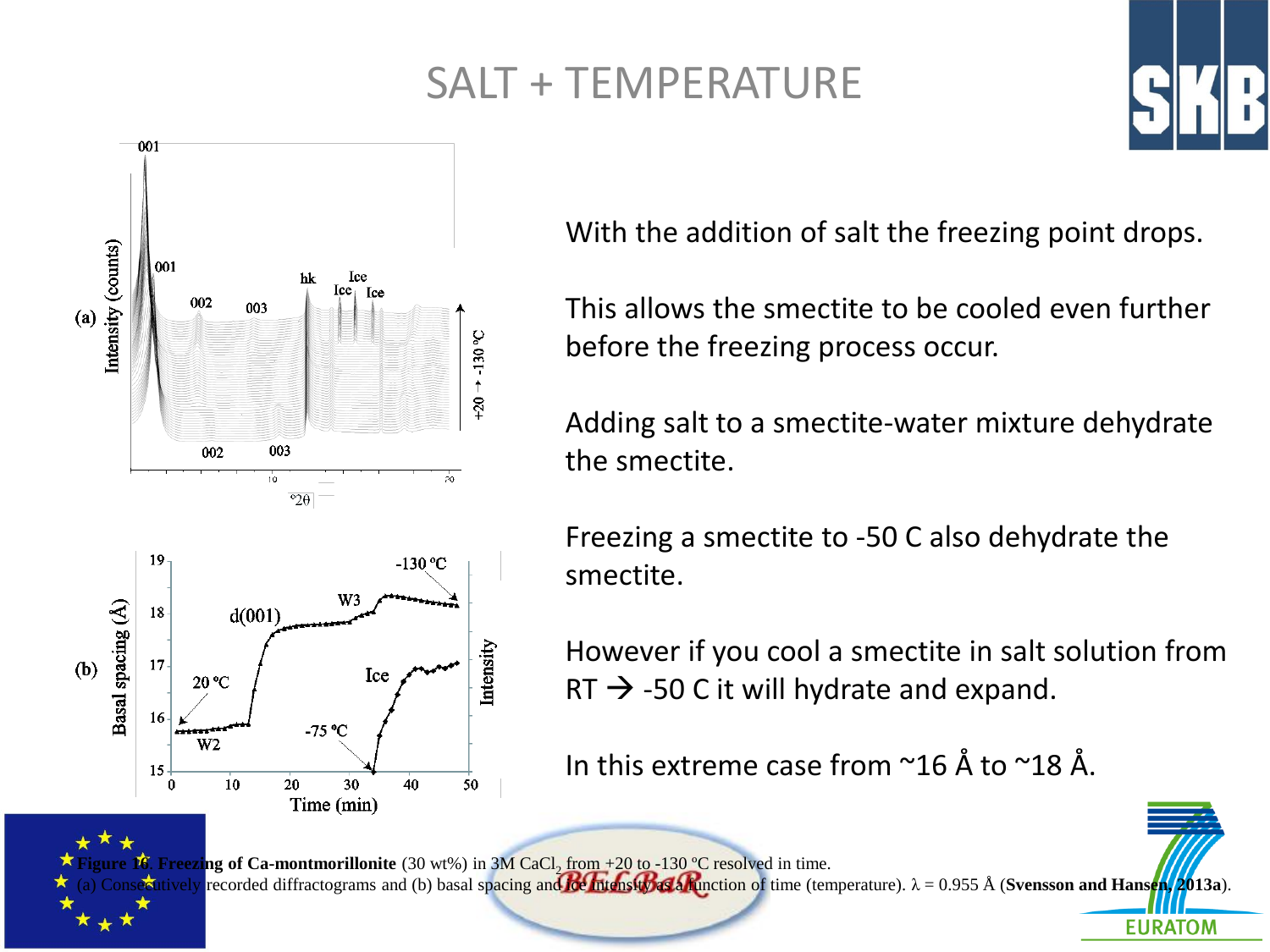

# SALT + TEMPERATURE

Similar behaviour is seen in Na-montmorillonite with NaCl, but the expansion is much smaller, and at low enough temperatures hydrated Na+ and Clions leave the interlayer space causing the smectite to contract and crysalline hydrohalite (hh) and ice form instead.

Hence in the Ca-case, Ca2+ and Cl- was found to stay within the interlayer space resulting in an expanded clay mineral, while in the Na-case the ions instead formed an crystalline external phases.

Hence at low temperatures, a little bit of salt decreased the dehydration of the smectite by lowering the water potential inside the interlayer.

**Figure 17**. (a,b) Freezing of Na-montmorillonite (30 wt%) in 3M NaC from  $+20$  to  $-50$  °C resolved in time (c) thawing from -50 to 20 °C ( $\lambda$  = 0.955 Å). Hydrohalite is abbreviated as hh (**Svensson and Hansen, 2013a**). **BE.L.BaR** 

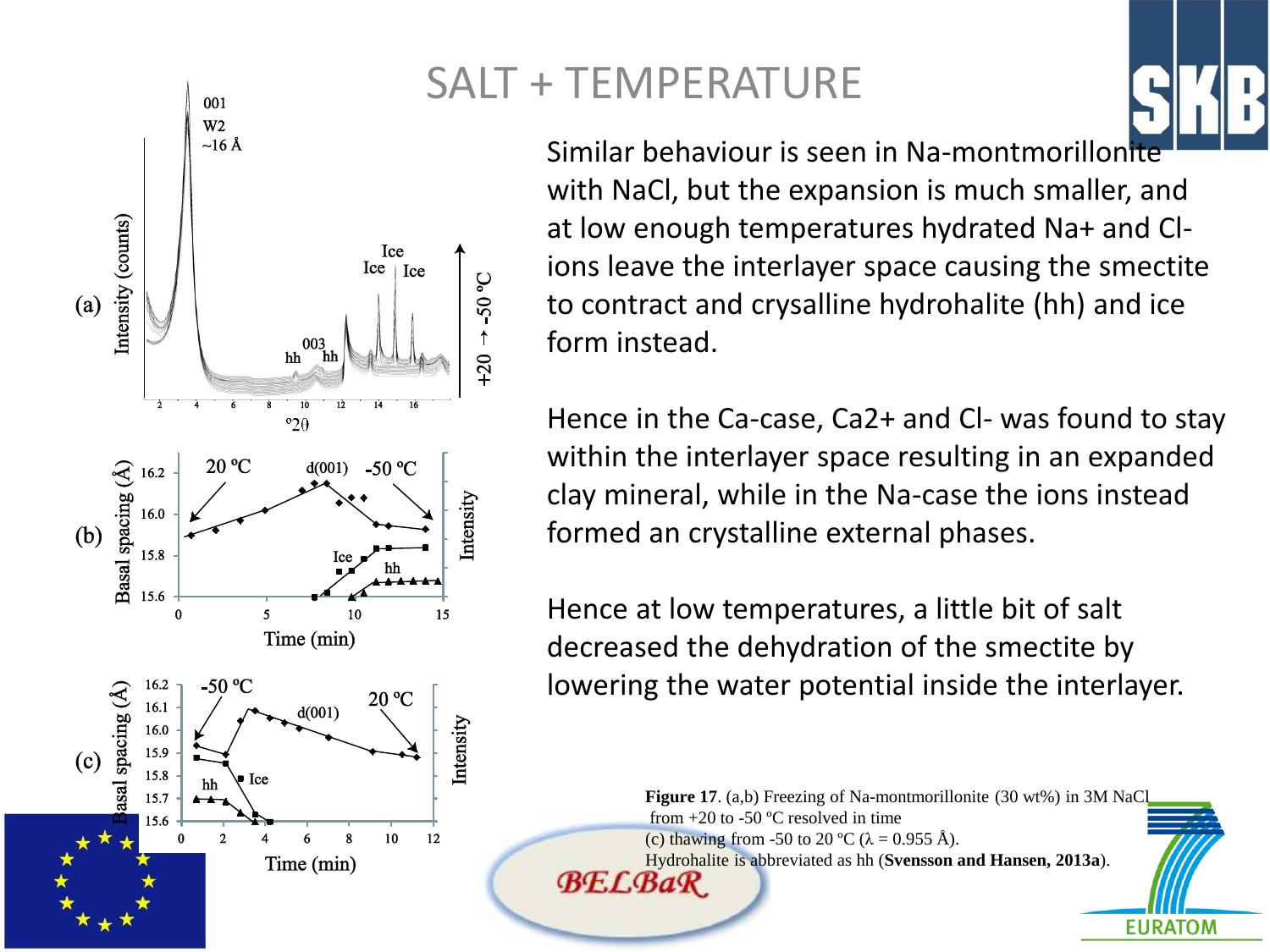## INTERLAYER CATION and LAYER CHARGE



-Expansion upon cooling was seen also in the Milos and Kutch smectites, however not to the same extent. Only fractions of the Wyoming montmorillonite formed the 21 Å hydrate.

-By increasing the Gibbs hydration energy of the interlayer cation 21 Å was seen also in room temperature, and in the case of Cu- and Zn- Wyoming the 21 Å hydrate was more present than 19 Å hydrate.

-With the same interlayer cation the Wyoming expanded more than Milos, that expanded more than the Kutch smectite.

**Figure 19.** Dominating basal spacing of smectites in liquid water (30 wt% smectite) with divalent interlayer cations as a function of (a) total layer charge, (b) layer charge distribution and (c) Gibbs hydration energy of the interlayer cation (**Svensson and Hansen, 2014**).



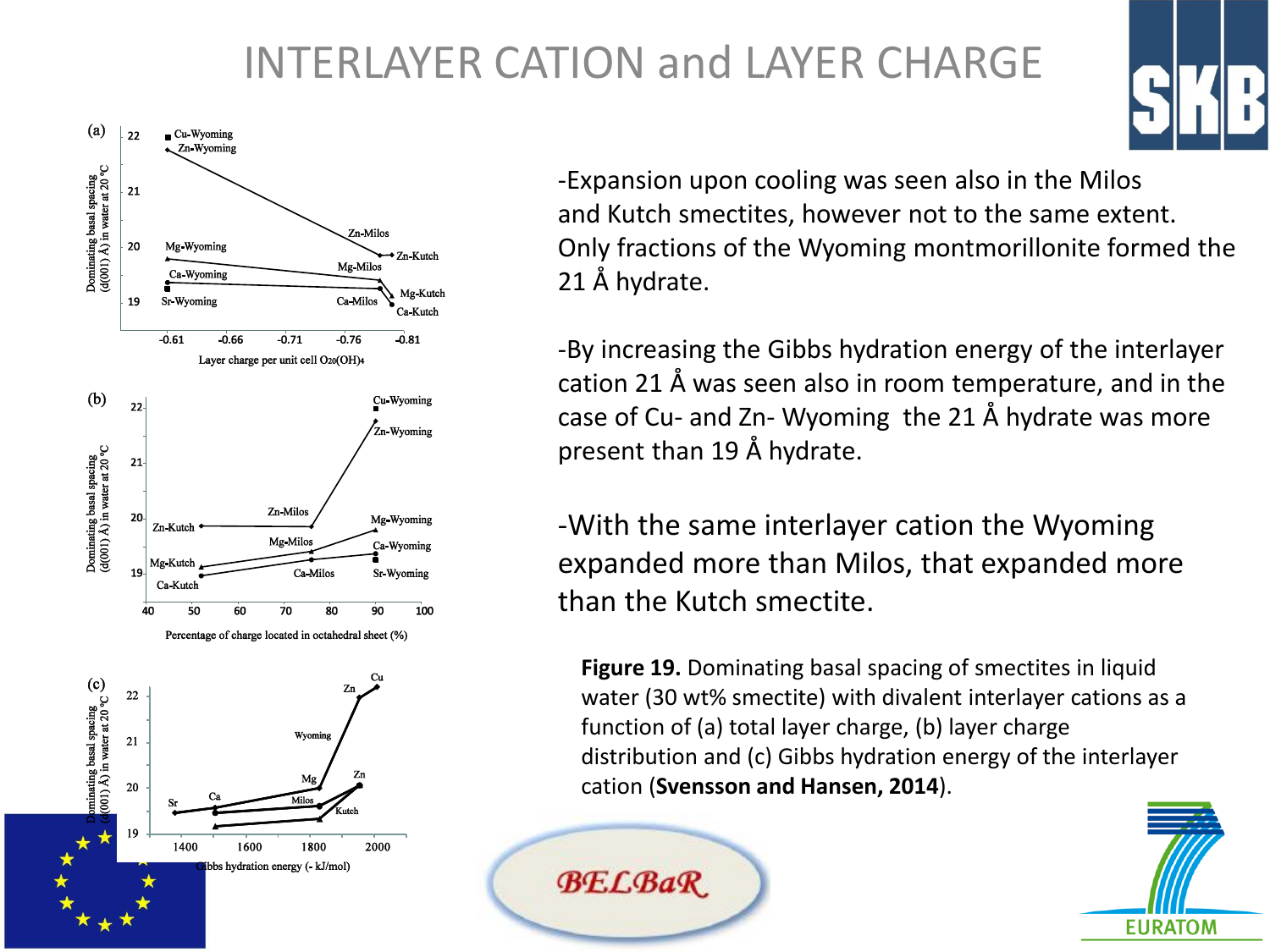#### EXPLANATION



The Gibbs free energy equation describes the conditions for a spontaneous chemical reaction to occur (ΔG<0), and is a balance between the enthalpy and the entropy of the reaction:

 $\Delta G = \Delta H - T \Delta S$ 

At reduced temperatures the entropic term (TΔS) is also reduced and the enthalpy (ΔH) of the reaction becomes more dominant, and the somewhat incompletely hydrated interlayer cations may hence hydrate further (exothermic process with  $\Delta H < 0$ ).

So decreasing the temperature decrease the impact from entropy and allow further swelling. Alternatively one may increase the overall Gibbs energy of hydration of the interlayer cation, this may also expand the montmorillonite.

The third parameter is the layer charge. Higher charge means that the Coulombic interaction between the montmorillonite layers increase, and any expansion of the clay mineral have to counteract this.





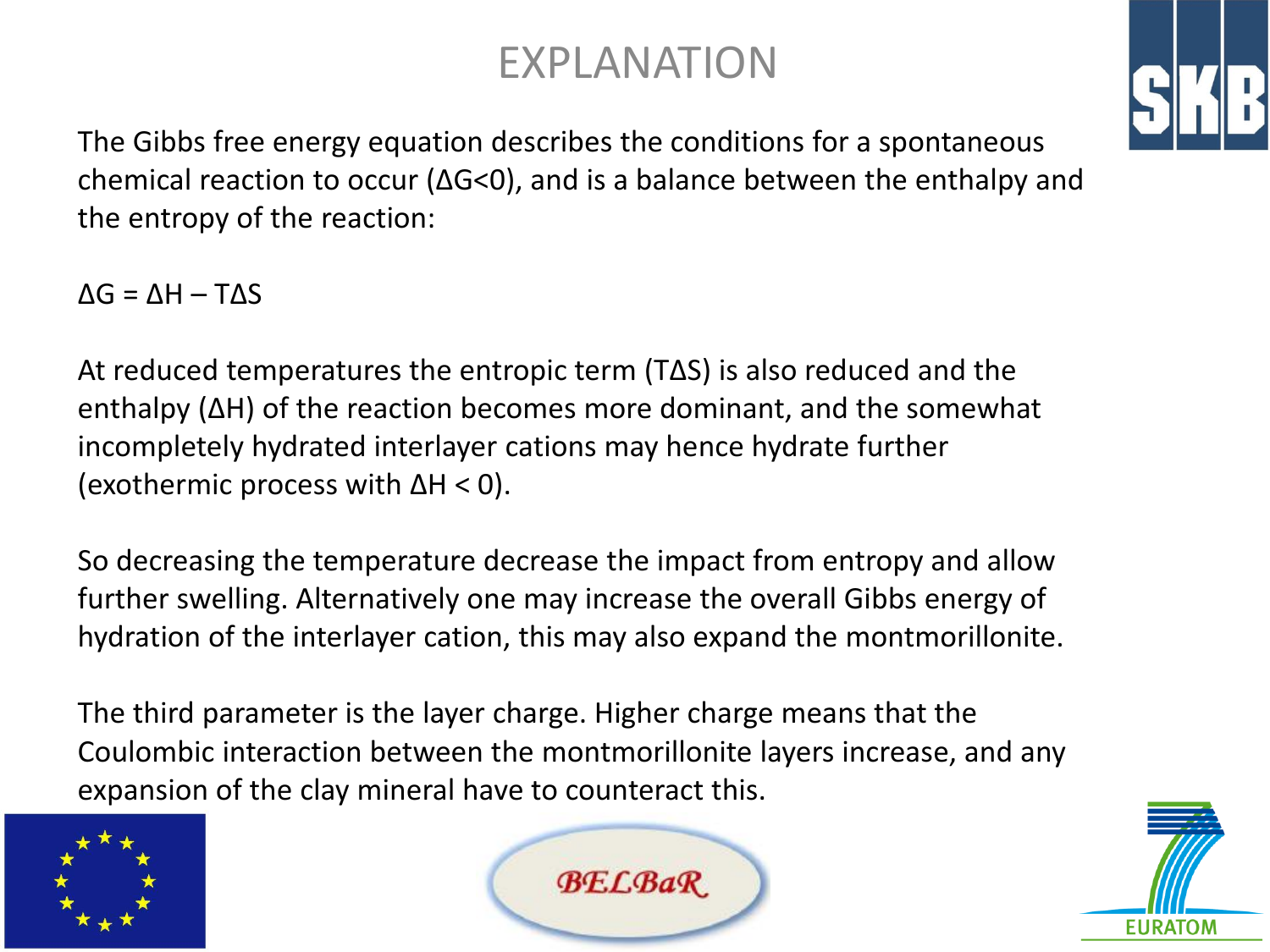# OSMOTIC SWELLING – CHEMICAL EROSION





In a pure Wyoming Na-montmorillonite the clay may expand more or less infinitely. The expansion is limited by the amount of water present and also by gravity.

This is why osmotic swelling may contribute to erosion.

**Figure 20.** Small angle scattering of Wyoming Namontmorillonite, showing the relation between basal spacing and water content (**Svensson and Hansen, 2013a**).  $\lambda = 1.09994 \text{ Å}.$ 

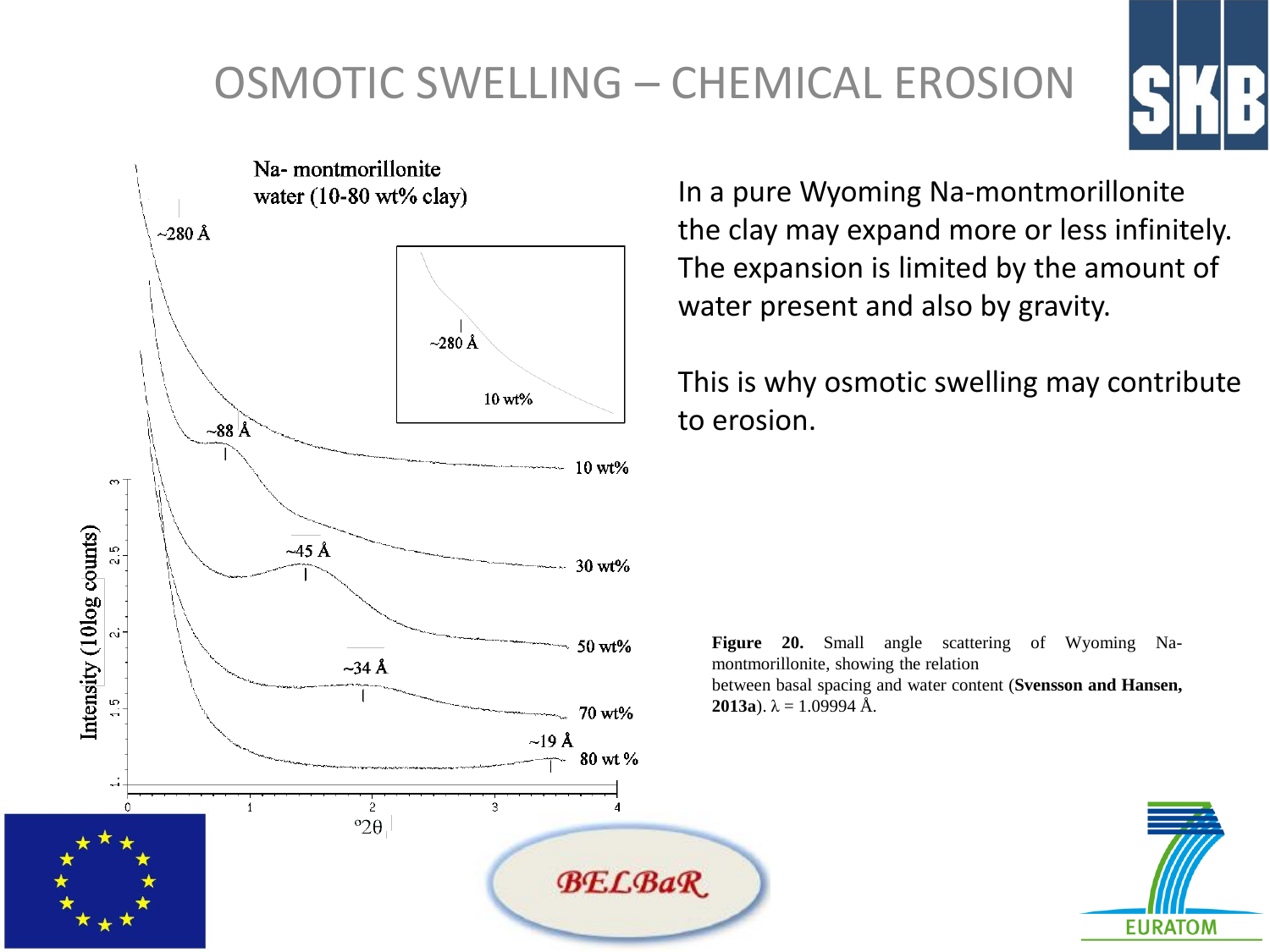### OSMOTIC SWELLING– CHEMICAL EROSION

The colloid coagulation concentration is the salt concentration that is needed to cancel the osmotic swelling. Higher layer charge increase the attraction between the clay layers and decrease the CCC.

This is also confirmed by experimental data for the investigated montmorillonites (Birgersson et al 2009).

It was indicated by the experiments that lower charge montmorillonite may form 21 Å spacing but the higher charge did not. In the case of Wyoming montmorillonite both 19 and 21 Å spacings were present.

This indicate that two populations were present with higher and lower layer charge, and different extent of the charge present in the octahedral sheet compared to the tetrahedral sheet.

Hence, parts of the MX80 seem to act more like a Milos or Kutch montmorillonite, while parts may act differently and swell more.





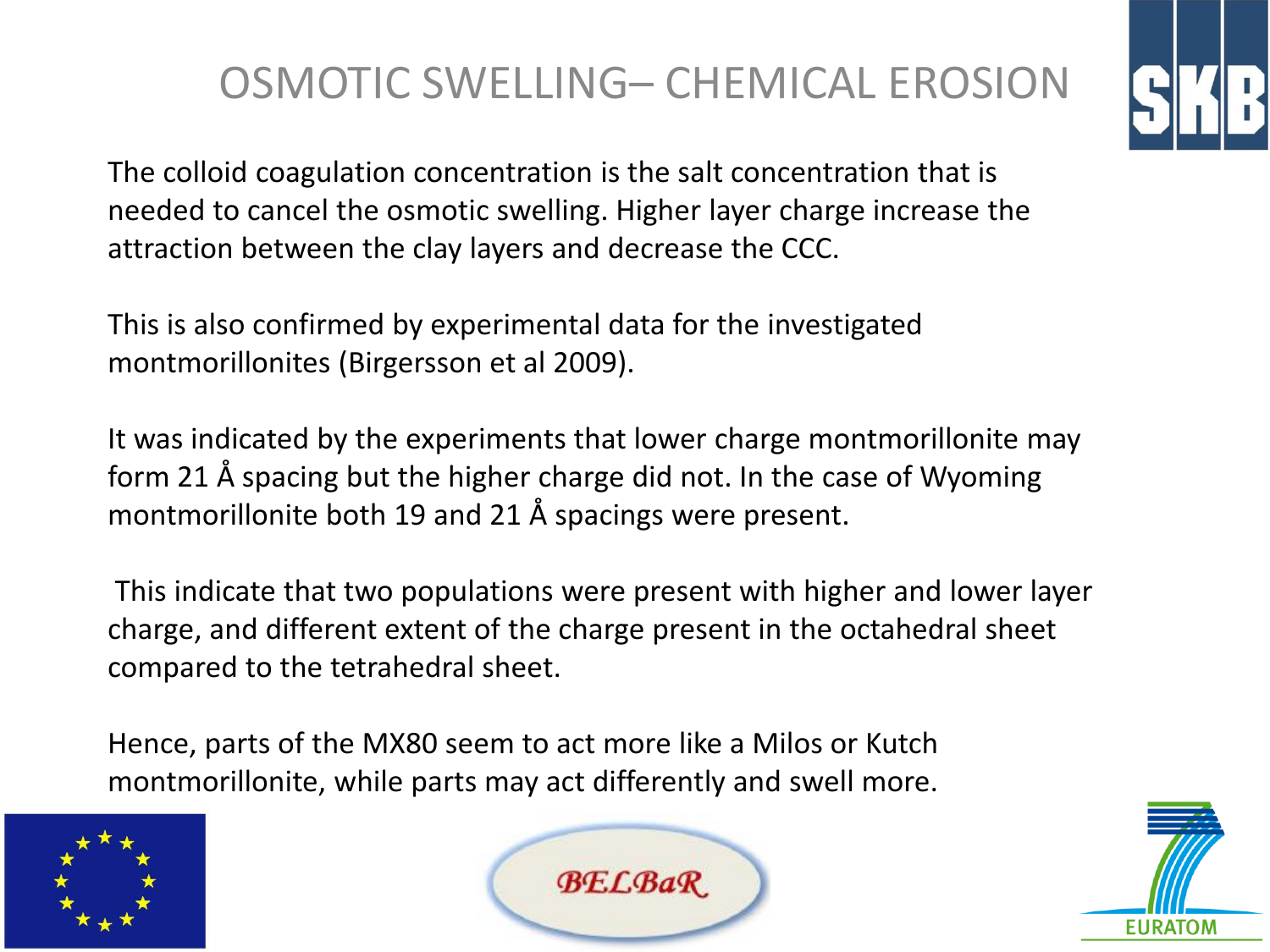## SUMMARY



The layer charge was found to be non-uniformly distributed in the bentonites, and the layer charge impact the abillity for osmotic swelling. Heterogeneously distributed layer charges have also been described earlier e.g. by **Christidis and Eberl (2003)**.

The presence of montmorillonites with heterogeneously distributed layer charges is of interest when it comes to release of colloids, as potentially the fractions that most easily form colloids will do this initially and later the release may stop.

The experimental methodology used (Svensson and Hansen, 2014) may potentially be used for indirect screening of various montmorillonites and other smectites in the search of a clay mineral with a layer charge corresponding to no or very little osmotic swelling, hence reducing the possible release of colloid particles at conditions of low salinity and high Na<sup>+</sup> to  $Ca^{2+}$  ratio.

This is planned to be studied further in the future.